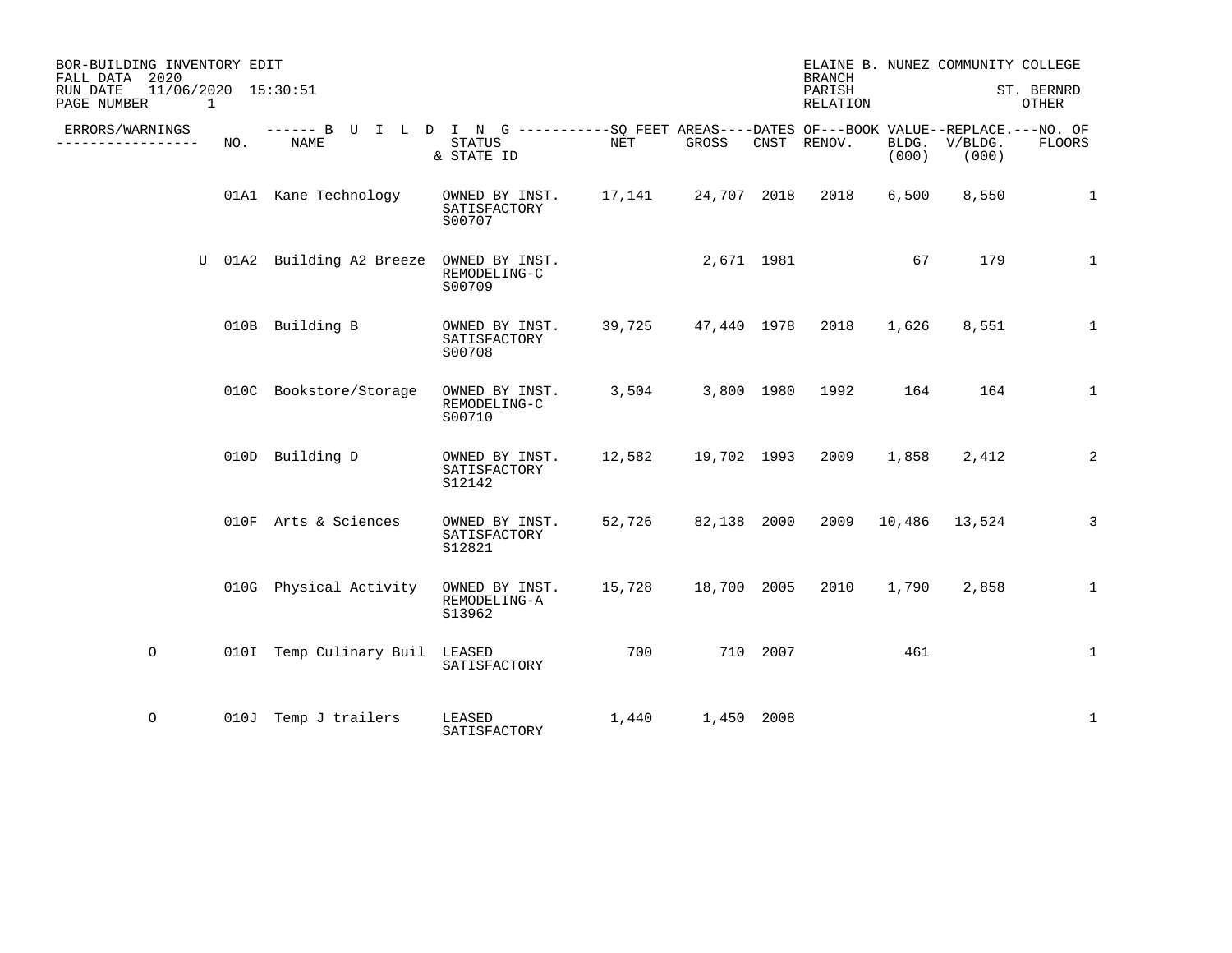| BOR-BUILDING INVENTORY EDIT<br>2020<br>FALL DATA<br>11/06/2020 15:30:51<br>RUN DATE<br>PAGE NUMBER<br>2 |      |                                                |                                          |                                                                             |             |          | <b>BRANCH</b><br>PARISH<br>RELATION |                | ELAINE B. NUNEZ COMMUNITY COLLEGE | ST. BERNRD<br><b>OTHER</b> |
|---------------------------------------------------------------------------------------------------------|------|------------------------------------------------|------------------------------------------|-----------------------------------------------------------------------------|-------------|----------|-------------------------------------|----------------|-----------------------------------|----------------------------|
| ERRORS/WARNINGS                                                                                         | NO.  | $--- - - B$<br>TT<br>T<br>$\Box$<br>т.<br>NAME | I N G<br><b>STATUS</b><br>& STATE ID     | -----------SQ FEET AREAS----DATES OF---BOOK VALUE--REPLACE.---NO. OF<br>NET | GROSS       |          | CNST RENOV.                         | BLDG.<br>(000) | V/BLDG.<br>(000)                  | FLOORS                     |
| R<br>U                                                                                                  |      | 010K Gazebo                                    | OWNED BY INST.<br>SATISFACTORY<br>S15839 |                                                                             | 1,760 2008  |          |                                     |                | 43                                | $\mathbf{1}$               |
|                                                                                                         | 010L | Methanol Plant                                 | OWNED BY INST.<br>SATISFACTORY<br>S22050 | 319                                                                         |             | 480 2011 |                                     | 701            | 809                               | $\mathbf{1}$               |
|                                                                                                         | 010M | Administration Bui                             | OWNED BY INST.<br>SATISFACTORY<br>S23043 | 13,581                                                                      | 30,346 2015 |          |                                     | 4,805          | 4,805                             | 2                          |
| $\mathbb R$                                                                                             | 0100 | Fine Arts Building                             | OWNED BY INST.<br>SATISFACTORY<br>S27117 | 11,814                                                                      | 18,557 2016 |          |                                     | 6,059          |                                   | 2                          |
| $\mathbb{R}$                                                                                            | 010P | Facilities Buildin                             | OWNED BY INST.<br>SATISFACTORY<br>S27144 | 2,334                                                                       | 4,600       |          | 2005                                |                | 408                               | $\mathbf{1}$               |